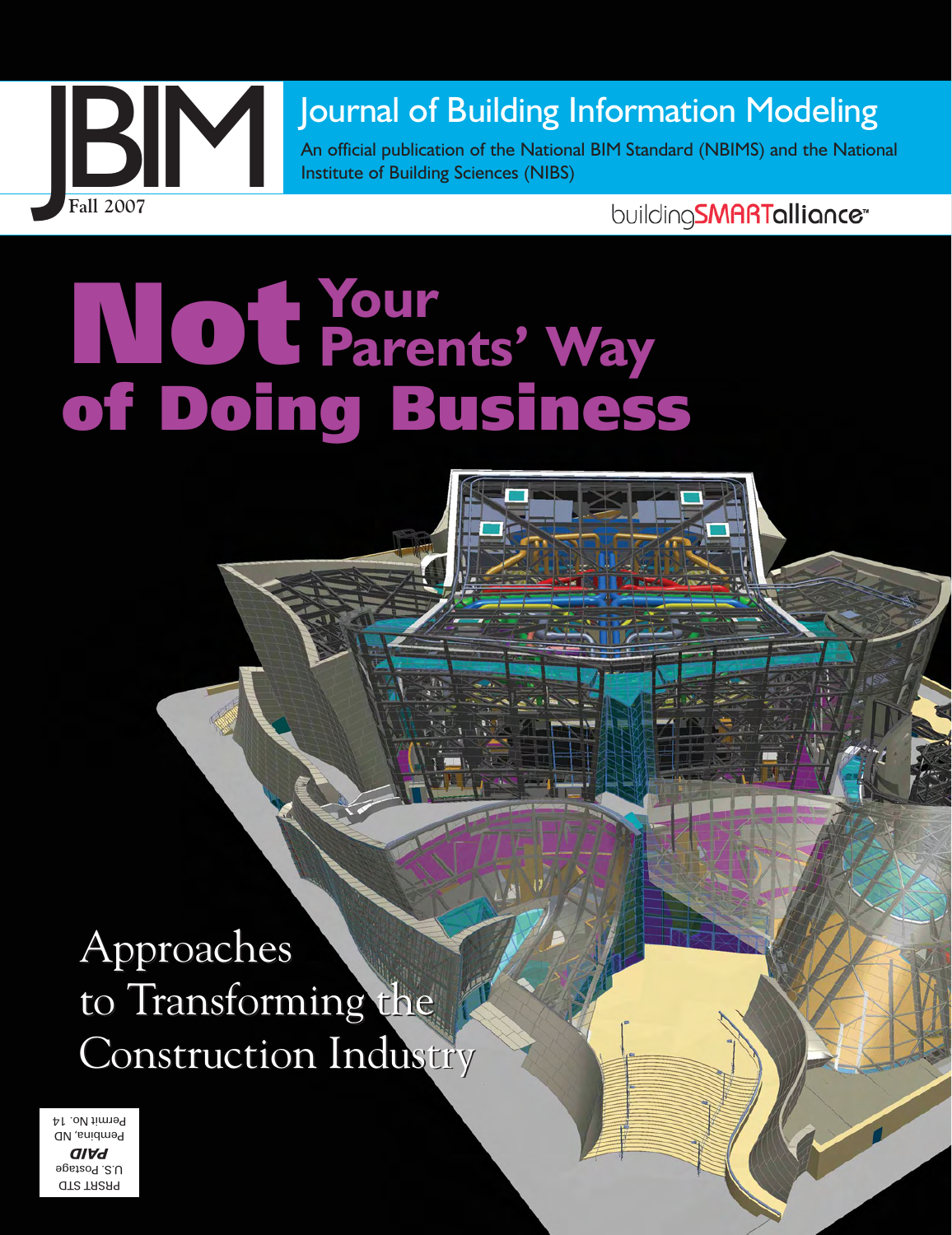## LEAN, Green and Seen

The issues of societal needs, business drivers and converging technologies are making BIM an inevitable method of delivery and management of the built environment

By Dianne Davis, Scoping Chair National BIM Standards

"*YOU CAN'T BOIL THE OCEAN*" is a phrase often used when a task seems too large to accomplish. It's a phrase that's been used for many years regarding change in the AEC industry. However, during the last few years it has been seen that humanity has the real potential to boil the oceans.

The AEC industry has a close connection to climate change. The built environment consumes 40 percent of global raw materials. In the United States 136M tons of construction waste and 65.2 percent of electrical power is consumed by buildings each year (according to the U.S. Department of the Interior).

As a global industry, in which the U.S. is only one of the consumption leaders, there is a huge need to reduce all types of waste, maximize and sustain all types of resources, and be able to show what we know to deliver products and services in the most effective ways possible. Reengineering how we think, work, share and use knowledge can produce the sustainability changes in industry processes, delivery and products allowing the AEC industry to go "green".

#### **BACKGROUND ON PROCESS**

The construction industry has suffered a 20 percent decline in productivity as compared to other industries. It is generally accepted that there is approximately 30 percent waste in our processes and delivery methods and a NIST study calculated a yearly loss of \$15.8 billion dollars due to a lack of information sharing and process continuity (www.bfrl.nist.gov/oae/publications/gcrs/04867.pdf).

Statistically, information is re-created and/or re-entered five to eight times in a project lifecycle. Studies by Shell estimated that 16-17 percent of IT time could be eliminated if this re-entering of data could be eliminated from project execution. Some believe this statistic may be higher in the AEC industry because the building industry is not as highly organized as the process plant environment.

In the manufacturing world studies show a 30-40 percent waste in the design activity. Design waste occurs most often due to incomplete information, imperfect knowledge of requirements, available technologies, or of the market being addressed (www.ugs.com). There is a 30 percent wait-time for information calculated for the construction process.

This waste in time, human capital and IT capability is impacting the industry's ability to be efficient, to make better informed decisions and to be effective collaborators and information providers.

The AEC Industry is evolving:

| <b>FROM</b>          | то                       |
|----------------------|--------------------------|
| Paper-centric        | Digitally enabled        |
| Project-centric      | Lifecycle sustainability |
| <b>Stovepipes</b>    | Collaboration            |
| <b>Tracking time</b> | Quantifying value        |
| Supposition          | Simulation               |
| <b>Outputs</b>       | <b>Outcomes</b>          |
| Conversation         | Communication            |
| Info-centric         | Knowledge management     |

If global sustainability is a significant reason *why* this industry should change, then LEAN methodologies, BIM and e-enabled business processes with open standards are *how* these changes can come about in a sustainable way supporting the entire building lifecycle.

By incorporating LEAN thinking' supported by new business processes, BIM and tools that simulate and enable more informed decisions faster and the automated creation of information, the industry can share the right information at the right time. LEAN, sustainability or green and BIM technologies and processes are the foundation of successful evolution within the industry.

#### **LEAN THINKING, BIM AND SIMULATION**

In 1990 Jones and Womack wrote "The Machine That Changed the World" in which they coined the phrase "LEAN Production" to describe the type of manufacturing methods and results found at Toyota. At its heart is LEAN Production. This is about creating value for the consuming customer and eliminating everything else that does not directly contribute to this value creation, i.e. waste.

To support this thinking about waste reduction, the manufacturing industry has moved to virtual simulation for LEAN product design. BIM and related technologies represent this comparable ability in the AEC industry. It is sometimes called Virtual Design and Construction (www.leanconstruction.org). This growing and diverse set of tools specifically around the AEC industry simulation needs are being produced all over the world. These form the foundation of new process approaches and in order to maximize and operations flexibility to use any tool open information standards are required. Another requirement is flexibility and change in process.

Culturally companies in the AEC industry have not seen IT on projects as core or a strategic business activity. This varies amongst the stakeholders, but the majority of AEC organizations purchasing BIM tools are still mimicking a manual process and have not taken this as an opportunity to re-structure internal methods of work to be more IT enabled, LEAN and collaborative.

Those moving to new processes and collaboration are developing these activities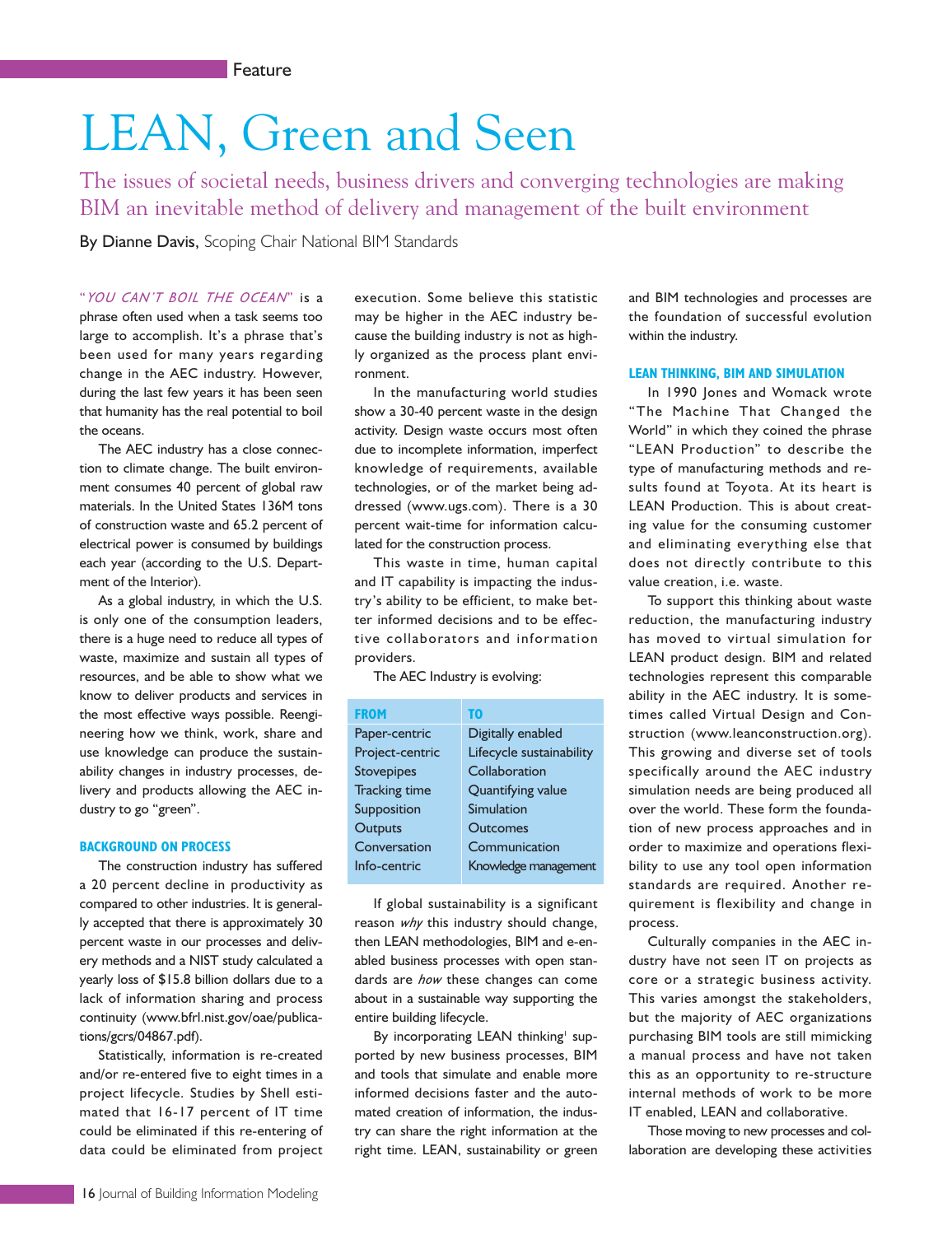internally or with a few select partners. It looks too large to manage at an industry scale.

LEAN thinking within design, construction and operations adjusts the culture to focus on the development of the right information at the right time. It is created in the most effective and efficient ways to support better decisions and information re-use at all levels of an enterprise and can be re-purposed across all stakeholders.

Two examples of this type of thinking are the mission/business to facility and funding streams simulation through BIM models created as a pilot within the U.S. Coast Guard Roadmap.<sup>2</sup> Another example is General Motors use of Clash Detection Simulation to discover conflicts prior to actual field construction. By changing the process both organizations take advantage of the available tools and reduce waste in human capital, materials, design, construction and management costs.

In development are additional analysis tools by the International Code Council for Code Checking. GSA developed a guide and checking for space and others are working on ADA compliance checking and security checking.

As BIM models move beyond geometry creation for documentation and into the realm of decision support, the need for more intelligence and standardized information use becomes apparent.

These tools require specific data sets because it is the interrelationship of this data that produces the analysis. This makes IT and information at the center of the BIM process.

#### **CHANGING AWARENESS**

Over the last six years and since 9/11, the awareness of the convergence of activities supporting change within the industry has quickened but still remains extremely diverse and uneven. A Google search of "Building Information Modeling" produces 211 million listings, "Building Information Modeling and sustainability" produces 7.58 million listings, while a search representing activities underway to support this change "Building Information Modeling, BIM Guides, sustainable design, LEAN, IAI, AIA-TAP,

buildingSMART alliance™, and open standards," produces less than 100 listings.

This progression of Google listings represents a huge "buzz" around the technologies due to marketing; on the other hand it identifies a real gap concerning how and what is needed to implement BIM, LEAN and green.

The FMI/CMAA Sixth Annual Survey of Owners reported once again that problems with co-ordination and collaboration among team members was near the top of the list of concerns that keep owners awake at night. This survey of the largest

building owners in the world states that "successful owners build a culture of ownership through the construction process to align the stakeholders and achieve desired project outcomes and program goals." A key ingredient in aligning stakeholders is efficient communication and collaboration.

By the 2007 report owners sited five critical areas: material costs, aging workforce, globalization, BIM, and LEED/Green Building absent a holistic strategy. All are big-picture strategic issues to address and resist tactical solutions. CMMA realized in



*ABOVE AND BELOW: Examples of BIM generated images.*